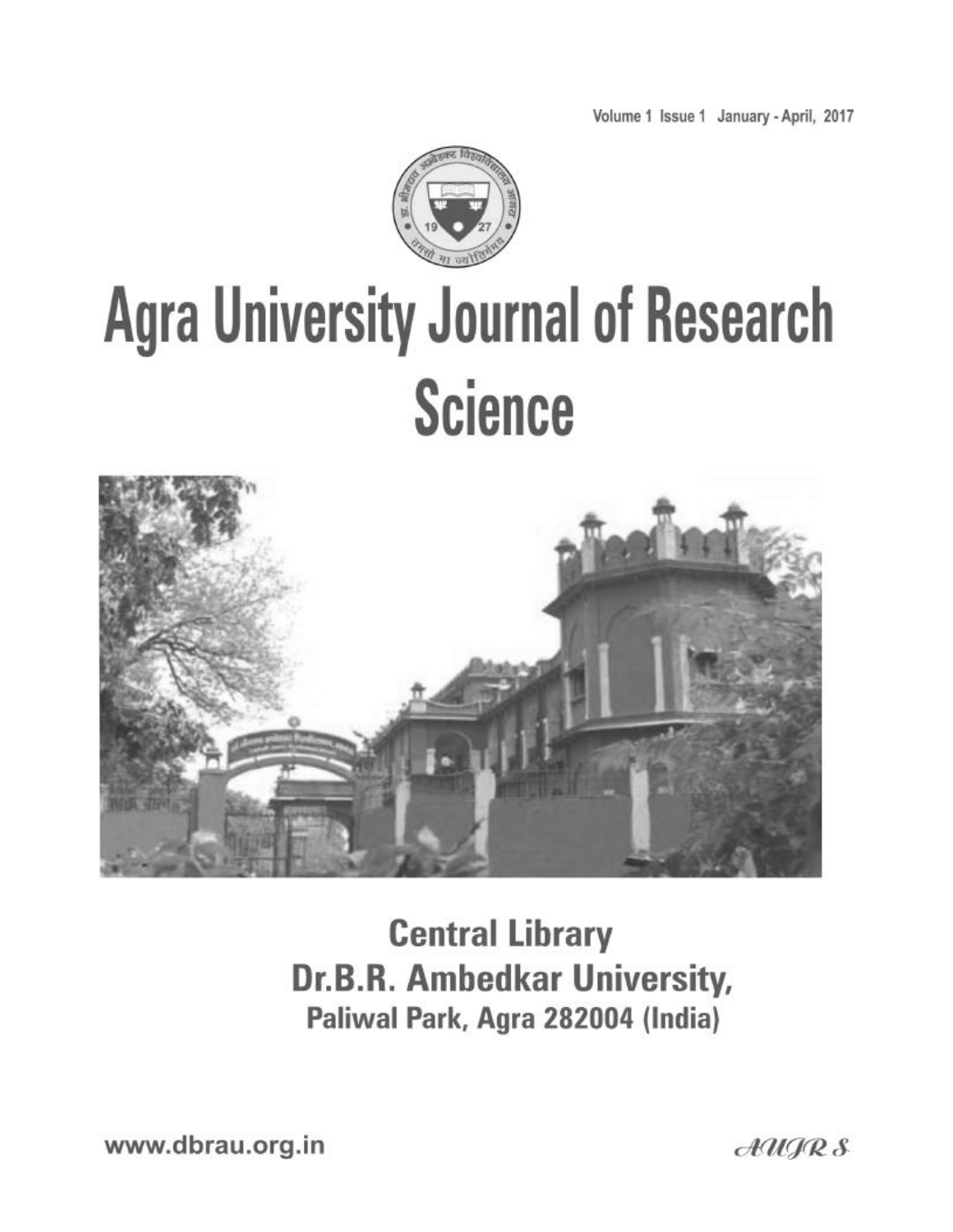### **Board**

| <b>Patron</b>             |                | Vice-Chancellor              |     | Dr. Arvind Kumar Dixit          |
|---------------------------|----------------|------------------------------|-----|---------------------------------|
| Editor - in - Chief       |                | Honorary Librarian           |     | Prof. P. N. Saxena              |
|                           |                |                              |     | Department of Zoology           |
| <b>Managing Editor</b>    |                | <b>Information Scientist</b> |     | Dr. Sunil Kumar Upadhyay        |
| <b>Advisory Committee</b> | $\ddot{\cdot}$ |                              | (1) | Prof. Brajesh Chandra           |
|                           |                |                              |     | Former Director, I. S. S., Agra |
|                           |                |                              | (2) | Dr. Sanjay Chaudhary            |
|                           |                |                              |     | Department of Mathematics,      |

**Editorial Board Esteem Review Committee**

Dr. B. R. Ambedkar University, Agra

Institute of Basic Science

| S. No. | <b>Name and Address</b>                                                                                                                   | S.No. | <b>Name and Address</b>                                                                                      |
|--------|-------------------------------------------------------------------------------------------------------------------------------------------|-------|--------------------------------------------------------------------------------------------------------------|
| 01     | Prof. Bharti Singh<br>Director, Institute of Home Science<br>Dr. B.R. Ambedkar University, Agra                                           | 01    | Prof. Sugam Anand<br>Department of History<br>Dr. B.R. Ambedkar University, Agra                             |
| 02     | Prof. (Dr.) Saroj Singh<br>Dean and Principal<br>S.N. Medical College, Agra                                                               | 02    | Prof. Pradeep Shridhar<br>Director, K.M.Instituteof Hindi & Linguistic<br>Dr. B.R. Ambedkar University, Agra |
| 03     | Prof. Ajay Taneja<br>Head, Department of Chemisty.<br><b>Institute of Basic Science</b><br>Dr. B.R. Ambedkar University, Agra             | 03    | Dr. P. N. Asthana<br>Department of Commerce<br>St. Johns College, Agra                                       |
| 04     | Prof. Meenakshi Srivastava<br>Department of Statistics,<br><b>Institute of Social Science</b><br>Dr. B.R. Ambedkar University, Agra       | 04    | Dr. Vinod Sharma<br>Department of Education<br>R. B. S. College, Agra                                        |
| 05     | Prof. (Dr.) Sujata<br>English Literature, Principal,<br>B. D. Jain Girls Degree College, Agra                                             | 05    | Dr. A. K. Jain<br>Dean, Faculty of Law<br>D. S. College, Aligarh                                             |
| 06     | Dr. Seema Bhaudauria<br>Department of Botany<br>R. B. S. College Agra                                                                     | 06    | Dr. Reeta Dev<br>Head, Department of Music (Fine Arts)<br>Agra College, Agra                                 |
| 07     | Dr. Sanjev Kumar<br>Head, Department of Mathematics,<br><b>Institute of Basic Science</b><br>Dr. B.R. Ambedkar University, Agra           | 07    | Dr. R. K. Jain<br>Department of Clinical Psychology<br>Institute of Mental Health, Agra                      |
| 08     | Dr. Manu Pratap Singh<br>Department of Computer Science,<br>Institute of Engineering and Technology<br>Dr. B.R. Ambedkar University, Agra | 08    | Dr. Chandra Prakash<br>Dean, Faculty of Agriculture<br>N. D. College, Shikohabad                             |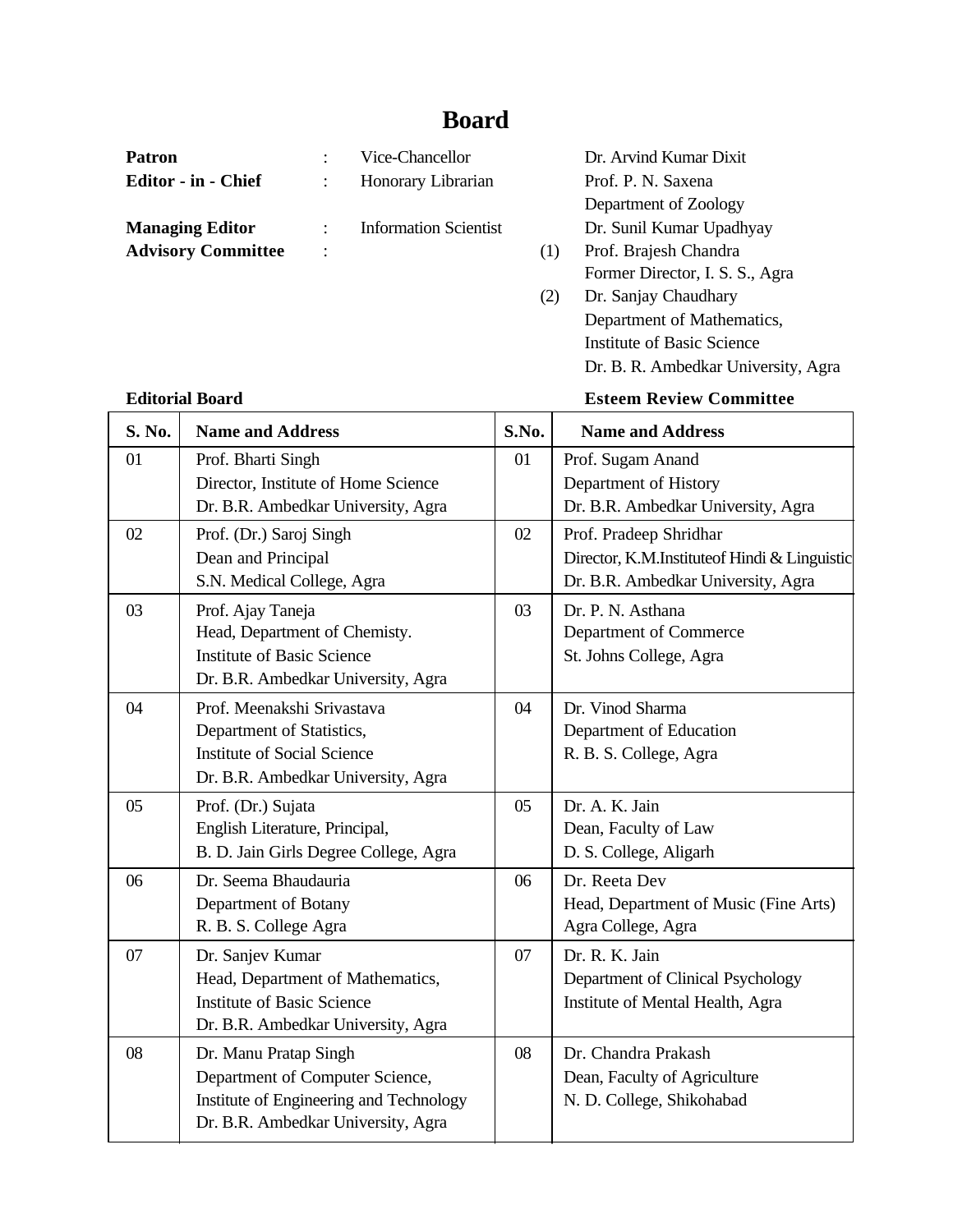



डॉ. भीमराव अम्बेडकर विश्वविद्यालय (पूर्ववर्ती आगरा विश्वविद्यालय) आगरा-282 004 (उ.प्र.) Dr. BHIMRAO AMBEDKAR UNIVERSITY (Formerly: Agra University) AGRA-282 004 (U.P.) India Tel: (O) +91-562-2858668 Fax: +91-562-2858669



#### **PATRON**

Its give me immense pleasure, that Central Library, Dr. B. R. Ambedkar University, Agra (Formerly Agra University) is going to publish Journal entitled, "Agra University Journal of Research-Science", for the latest researches and developments in the world of Science and Technology for our young scientists and research scholars.

I would like to thank on behalf of entire Editorial Board, our Contributors and Referees for their cooperation and help.

I extend all my good wishes for success of this journal.

**(Arvind Kumar Dixit)**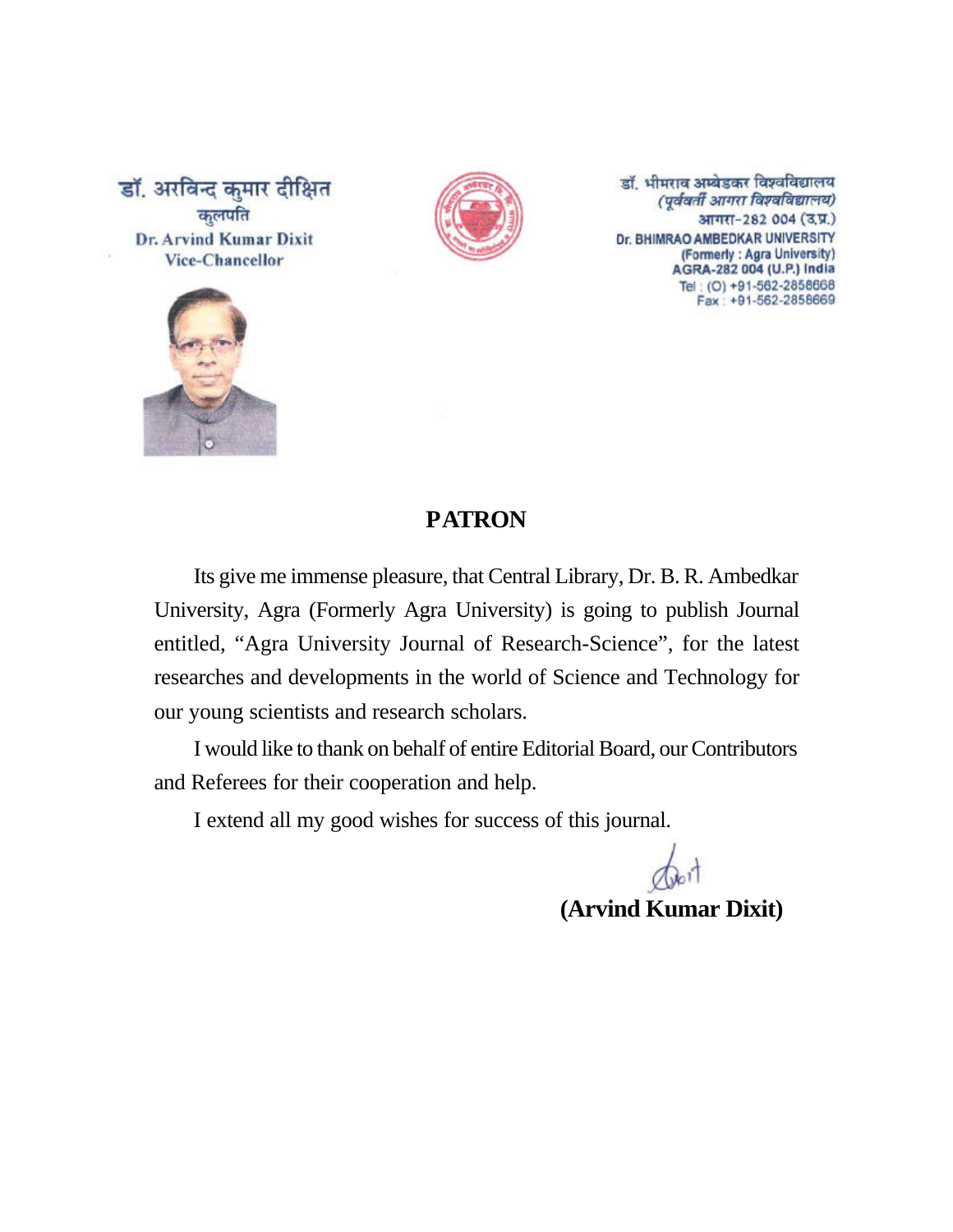Prof. Prabhu N. Saxena Editor-in-chief Agra University Journal of Research-Science  $(AUIR-S)$ 



Off 0562-2850175 Resi. 0562-2522034 Mobile. 9837068940 E-mail. dr\_pnsaxena@yahoo.co.



#### **Editor-in-Chief**

It is a matter of happiness that Central Library is publishing "Agra University Journal of Research-Science".

My greeting and best wishes are extended to all our Authors, Referees, Readers, Members of Editorial Board and Advisors for making the journal of world standard.

The scientific aspects will continue to be the responsibility of Editorial Board. The journal has on-line submission, referring and further processing of the manuscripts resulting in quicker publication and availability to a larger segment of scientific community. The contributors would be able to monitor continuously the progress of their manuscripts. It should lead to improved impact of published Articles.

I shall welcome the valuable suggestions given by the Editorial Board Members for improvement in the quality of the Journal.

Laber mondan

**(Prof. P. N. Saxena)**